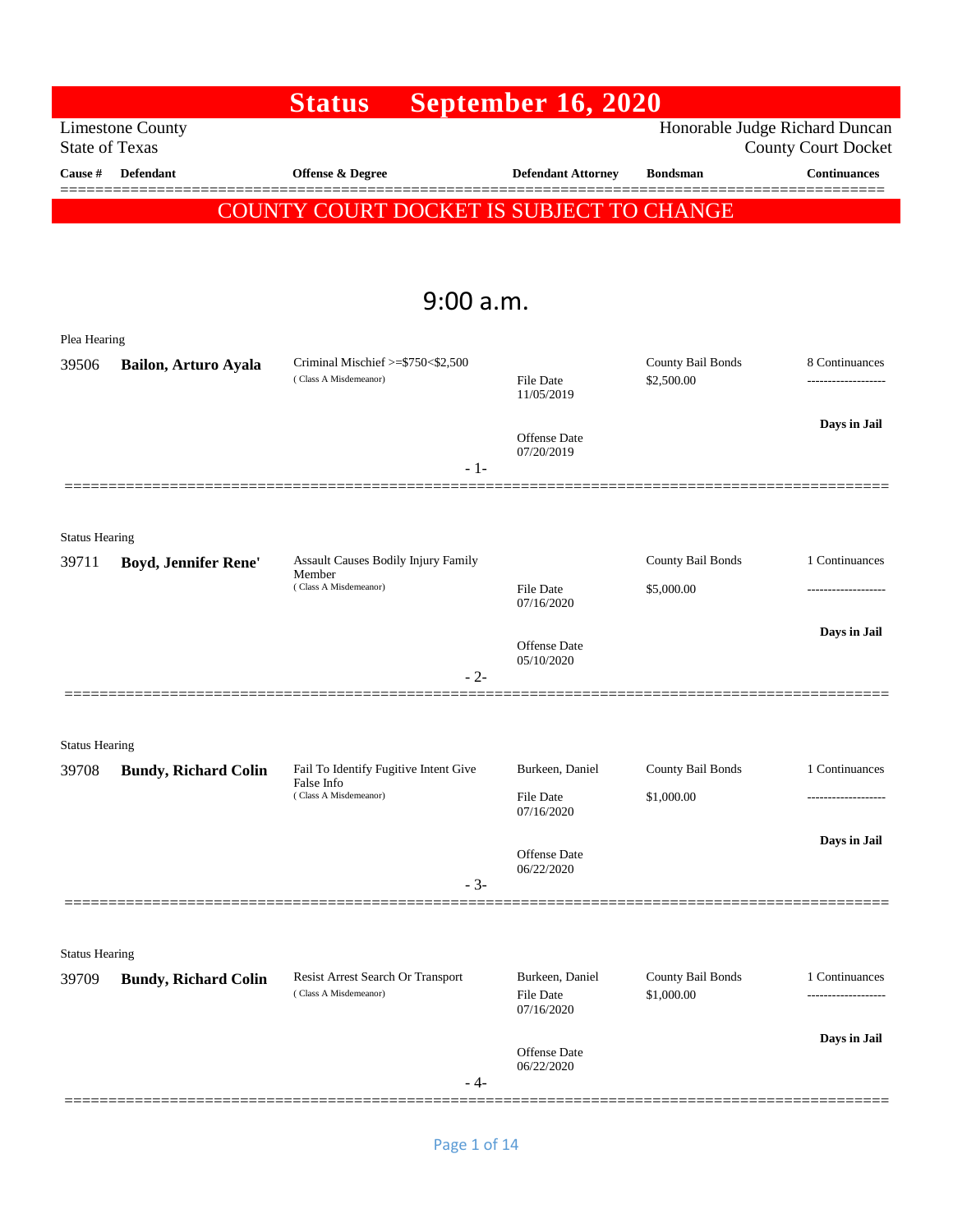|                                |                             | <b>Status</b>                              | <b>September 16, 2020</b>                         |                                 |                                                              |
|--------------------------------|-----------------------------|--------------------------------------------|---------------------------------------------------|---------------------------------|--------------------------------------------------------------|
| <b>State of Texas</b>          | <b>Limestone County</b>     |                                            |                                                   |                                 | Honorable Judge Richard Duncan<br><b>County Court Docket</b> |
| Cause #                        | Defendant                   | Offense & Degree                           | <b>Defendant Attorney</b>                         | <b>Bondsman</b>                 | <b>Continuances</b>                                          |
|                                |                             | COUNTY COURT DOCKET IS SUBJECT TO CHANGE   |                                                   |                                 |                                                              |
|                                |                             |                                            |                                                   |                                 |                                                              |
|                                |                             |                                            |                                                   |                                 |                                                              |
| <b>Status Hearing</b>          |                             |                                            |                                                   |                                 |                                                              |
| 39710                          | <b>Bundy, Richard Colin</b> | Criminal Trespass<br>(Class B Misdemeanor) | Burkeen, Daniel<br><b>File Date</b><br>07/16/2020 | County Bail Bonds<br>\$1,000.00 | 1 Continuances<br>                                           |
|                                |                             |                                            |                                                   |                                 | Days in Jail                                                 |
|                                |                             | $-5-$                                      | Offense Date<br>06/22/2020                        |                                 |                                                              |
|                                |                             |                                            |                                                   |                                 |                                                              |
|                                |                             |                                            |                                                   |                                 |                                                              |
| <b>Review Hearing</b><br>39597 | <b>Chatham, Nanette</b>     | Driving While Intoxicated/open Alch        | Padian, Joseph J.                                 | County Bail Bonds               | 5 Continuances                                               |
|                                | <b>Renee</b>                | Container<br>(Class B Misdemeanor)         | <b>File Date</b>                                  | \$2,500.00                      |                                                              |
|                                |                             |                                            | 02/25/2020                                        |                                 |                                                              |
|                                |                             |                                            | Offense Date                                      |                                 | Days in Jail                                                 |
|                                |                             | - 6-                                       | 12/30/2019                                        |                                 |                                                              |
|                                |                             |                                            |                                                   |                                 |                                                              |
| <b>Status Hearing</b>          |                             |                                            |                                                   |                                 |                                                              |
| 39688                          | <b>Commiato</b> , Dave      | Driving While Intoxicated Bac >=0.15       | Crawford, Michael J.                              | Personal Bond                   | 2 Continuances                                               |
|                                | <b>Patrick</b>              | (Class A Misdemeanor)                      | <b>File Date</b><br>06/12/2020                    | \$2,000.00                      | -------------------                                          |
|                                |                             |                                            | Offense Date                                      |                                 | Days in Jail                                                 |
|                                |                             | $-7-$                                      | 01/09/2020                                        |                                 |                                                              |
|                                |                             |                                            |                                                   |                                 |                                                              |
|                                |                             |                                            |                                                   |                                 |                                                              |
| <b>Status Hearing</b><br>39624 | Hobbs, Jerome               | Assault Causes Bodily Injury Family        | Tate, Greg                                        | County Bail Bonds               | 4 Continuances                                               |
|                                | Danyell, Jr.                | Member<br>(Class A Misdemeanor)            | <b>File Date</b>                                  | \$3,000.00                      |                                                              |
|                                |                             |                                            | 03/23/2020                                        |                                 |                                                              |
|                                |                             |                                            | Offense Date                                      |                                 | Days in Jail                                                 |
|                                |                             | $-8-$                                      | 02/08/2020                                        |                                 |                                                              |
|                                |                             |                                            |                                                   |                                 |                                                              |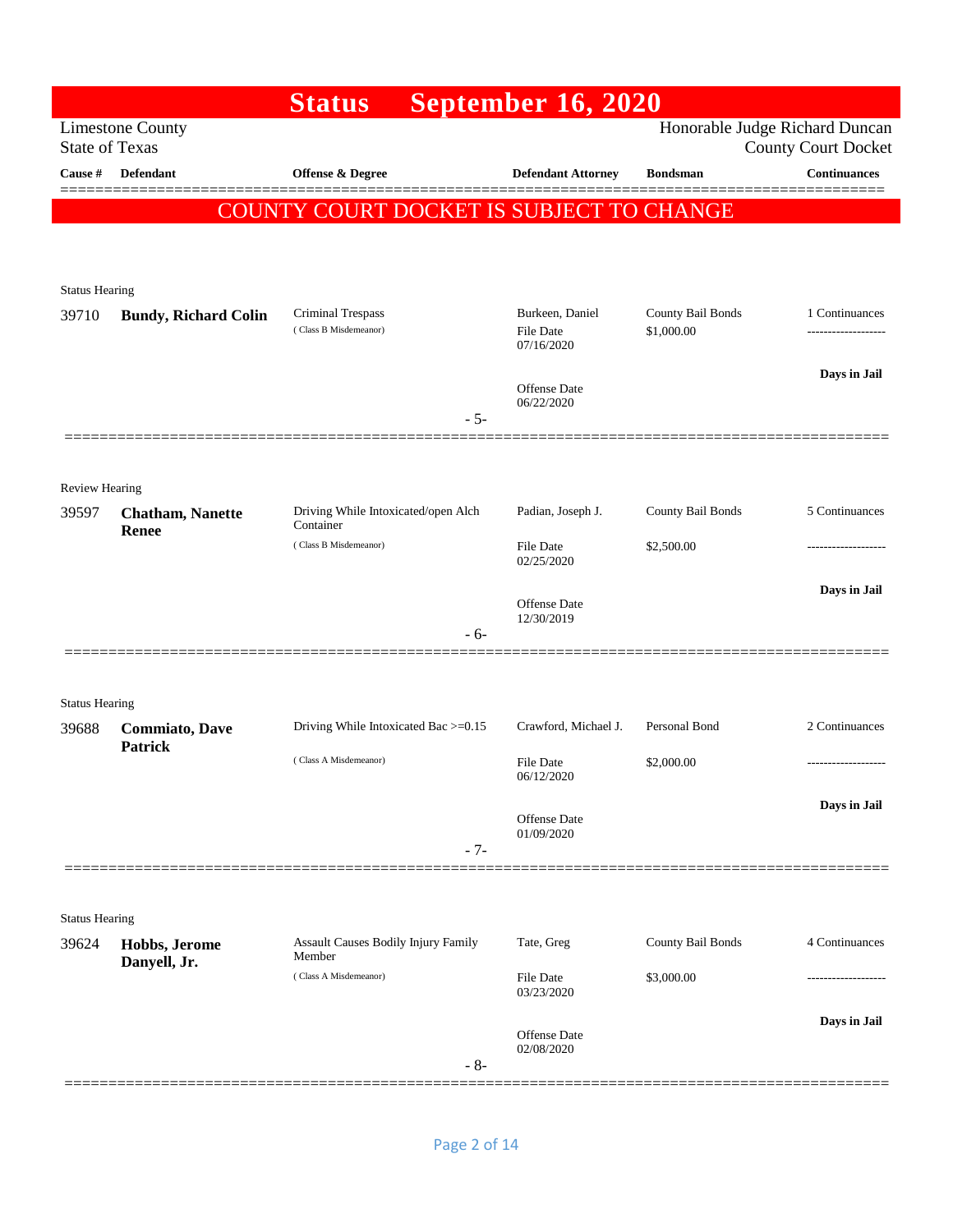|                       |                               | <b>Status</b>                                      | <b>September 16, 2020</b>              |                                 |                                                              |
|-----------------------|-------------------------------|----------------------------------------------------|----------------------------------------|---------------------------------|--------------------------------------------------------------|
| <b>State of Texas</b> | <b>Limestone County</b>       |                                                    |                                        |                                 | Honorable Judge Richard Duncan<br><b>County Court Docket</b> |
| Cause #               | <b>Defendant</b>              | Offense & Degree                                   | <b>Defendant Attorney</b>              | <b>Bondsman</b>                 | <b>Continuances</b>                                          |
|                       |                               | COUNTY COURT DOCKET IS SUBJECT TO CHANGE           |                                        |                                 |                                                              |
|                       |                               |                                                    |                                        |                                 |                                                              |
|                       |                               |                                                    |                                        |                                 |                                                              |
| <b>Status Hearing</b> |                               |                                                    |                                        |                                 |                                                              |
| 39687                 | Jackson, Detriauna<br>Keishon | Driving While Intoxicated Bac >=0.15               |                                        | Personal Bond                   | 2 Continuances                                               |
|                       |                               | (Class A Misdemeanor)                              | File Date<br>06/12/2020                | \$2,000.00                      |                                                              |
|                       |                               |                                                    |                                        |                                 | Days in Jail                                                 |
|                       |                               |                                                    | Offense Date<br>01/30/2020             |                                 |                                                              |
|                       |                               | $-9-$                                              |                                        |                                 |                                                              |
|                       |                               |                                                    |                                        |                                 |                                                              |
| <b>Status Hearing</b> |                               |                                                    |                                        |                                 |                                                              |
| 39718                 | Jackson, Detriauna<br>Keishon | Bail Jumping And Fail To Appear                    |                                        |                                 | 1 Continuances                                               |
|                       |                               | (Class A Misdemeanor)                              | File Date<br>07/21/2020                |                                 | --------------                                               |
|                       |                               |                                                    |                                        |                                 | Days in Jail                                                 |
|                       |                               |                                                    | Offense Date<br>07/09/2020             |                                 |                                                              |
|                       |                               | $-10-$                                             |                                        |                                 |                                                              |
|                       |                               |                                                    |                                        |                                 |                                                              |
| <b>Status Hearing</b> |                               |                                                    |                                        |                                 |                                                              |
| 39644                 | <b>Jones, Emily Grace</b>     | Assault Cause Bodily Inj.<br>(Class A Misdemeanor) | Thomas, C. Barrett<br><b>File Date</b> | County Bail Bonds<br>\$3,000.00 | 3 Continuances<br>-------------------                        |
|                       |                               |                                                    | 04/07/2020                             |                                 |                                                              |
|                       |                               |                                                    | Offense Date                           |                                 | Days in Jail                                                 |
|                       |                               | $-11-$                                             | 03/29/2020                             |                                 |                                                              |
|                       |                               |                                                    |                                        |                                 |                                                              |
| <b>Status Hearing</b> |                               |                                                    |                                        |                                 |                                                              |
| 39658                 | Lenamond, Colton              | Criminal Mischief >=\$100<\$750                    |                                        | County Bail Bonds               | 3 Continuances                                               |
|                       | <b>Douglas</b>                | (Class B Misdemeanor)                              | <b>File Date</b>                       | \$2,000.00                      |                                                              |
|                       |                               |                                                    | 04/28/2020                             |                                 |                                                              |
|                       |                               |                                                    | Offense Date                           |                                 | Days in Jail                                                 |
|                       |                               | $-12-$                                             | 09/24/2018                             |                                 |                                                              |
|                       |                               |                                                    |                                        |                                 |                                                              |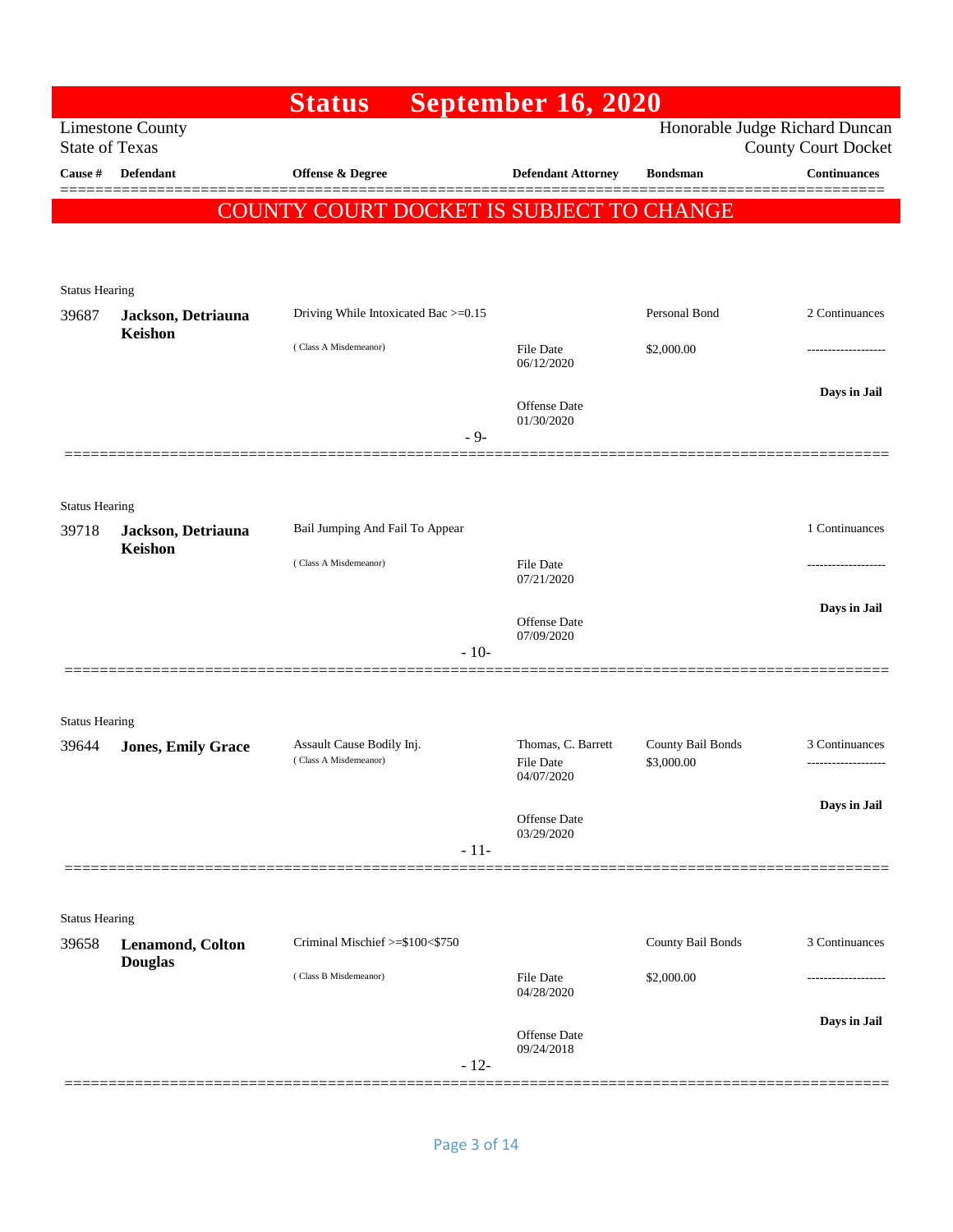|                       |                                     | <b>Status</b>                                            | <b>September 16, 2020</b>             |                                 |                            |
|-----------------------|-------------------------------------|----------------------------------------------------------|---------------------------------------|---------------------------------|----------------------------|
| <b>State of Texas</b> | <b>Limestone County</b>             |                                                          |                                       | Honorable Judge Richard Duncan  | <b>County Court Docket</b> |
| Cause $\#$            | <b>Defendant</b>                    | Offense & Degree                                         | <b>Defendant Attorney</b>             | <b>Bondsman</b>                 | <b>Continuances</b>        |
|                       |                                     | COUNTY COURT DOCKET IS SUBJECT TO CHANGE                 |                                       |                                 |                            |
|                       |                                     |                                                          |                                       |                                 |                            |
|                       |                                     |                                                          |                                       |                                 |                            |
| <b>Status Hearing</b> |                                     |                                                          |                                       |                                 |                            |
| 39654                 | <b>Masters, William</b><br>Heath    | Resist Arrest Search Or Transport                        | Tate, Greg                            | Freebird Bail Bonds             | 3 Continuances             |
|                       |                                     | (Class A Misdemeanor)                                    | File Date<br>04/17/2020               | \$5,000.00                      |                            |
|                       |                                     |                                                          |                                       |                                 | Days in Jail               |
|                       |                                     |                                                          | Offense Date<br>03/03/2020            |                                 |                            |
|                       |                                     | $-13-$                                                   |                                       |                                 |                            |
|                       |                                     |                                                          |                                       |                                 |                            |
| <b>Status Hearing</b> |                                     |                                                          |                                       |                                 |                            |
| 39607                 | <b>McGinley, Ashli Ragen</b>        | Criminal Mischief >=\$100<\$750<br>(Class B Misdemeanor) | Darling, Jason P.<br><b>File Date</b> | County Bail Bonds<br>\$1,000.00 | 5 Continuances<br>         |
|                       |                                     |                                                          | 03/09/2020                            |                                 |                            |
|                       |                                     |                                                          | <b>Offense</b> Date<br>02/11/2020     |                                 | Days in Jail               |
|                       |                                     | $-14-$                                                   |                                       |                                 |                            |
|                       |                                     |                                                          |                                       |                                 |                            |
| <b>Status Hearing</b> |                                     |                                                          |                                       |                                 |                            |
| 39638                 | <b>Olivarez, Colby Lane</b>         | Driving W/Lic Inv W/Prev<br>Conv/Susp/W/O Fin Res        | Martin, Chris E.                      | County Bail Bonds               | 4 Continuances             |
|                       |                                     | (Class B Misdemeanor)                                    | <b>File Date</b><br>04/03/2020        | \$1,000.00                      |                            |
|                       |                                     |                                                          |                                       |                                 | Days in Jail               |
|                       |                                     |                                                          | Offense Date<br>03/02/2020            |                                 |                            |
|                       |                                     | $-15-$                                                   |                                       |                                 |                            |
|                       |                                     |                                                          |                                       |                                 |                            |
| <b>Status Hearing</b> |                                     |                                                          |                                       |                                 |                            |
| 39706                 | Perez, Jeremiah<br><b>Guillermo</b> | <b>Assault Causes Bodily Injury Family</b><br>Member     |                                       | County Bail Bonds               | 1 Continuances             |
|                       |                                     | (Class A Misdemeanor)                                    | <b>File Date</b><br>07/07/2020        | \$3,000.00                      | ---------------            |
|                       |                                     |                                                          |                                       |                                 | Days in Jail               |
|                       |                                     |                                                          | <b>Offense</b> Date<br>05/31/2020     |                                 |                            |
|                       |                                     | $-16-$                                                   |                                       |                                 |                            |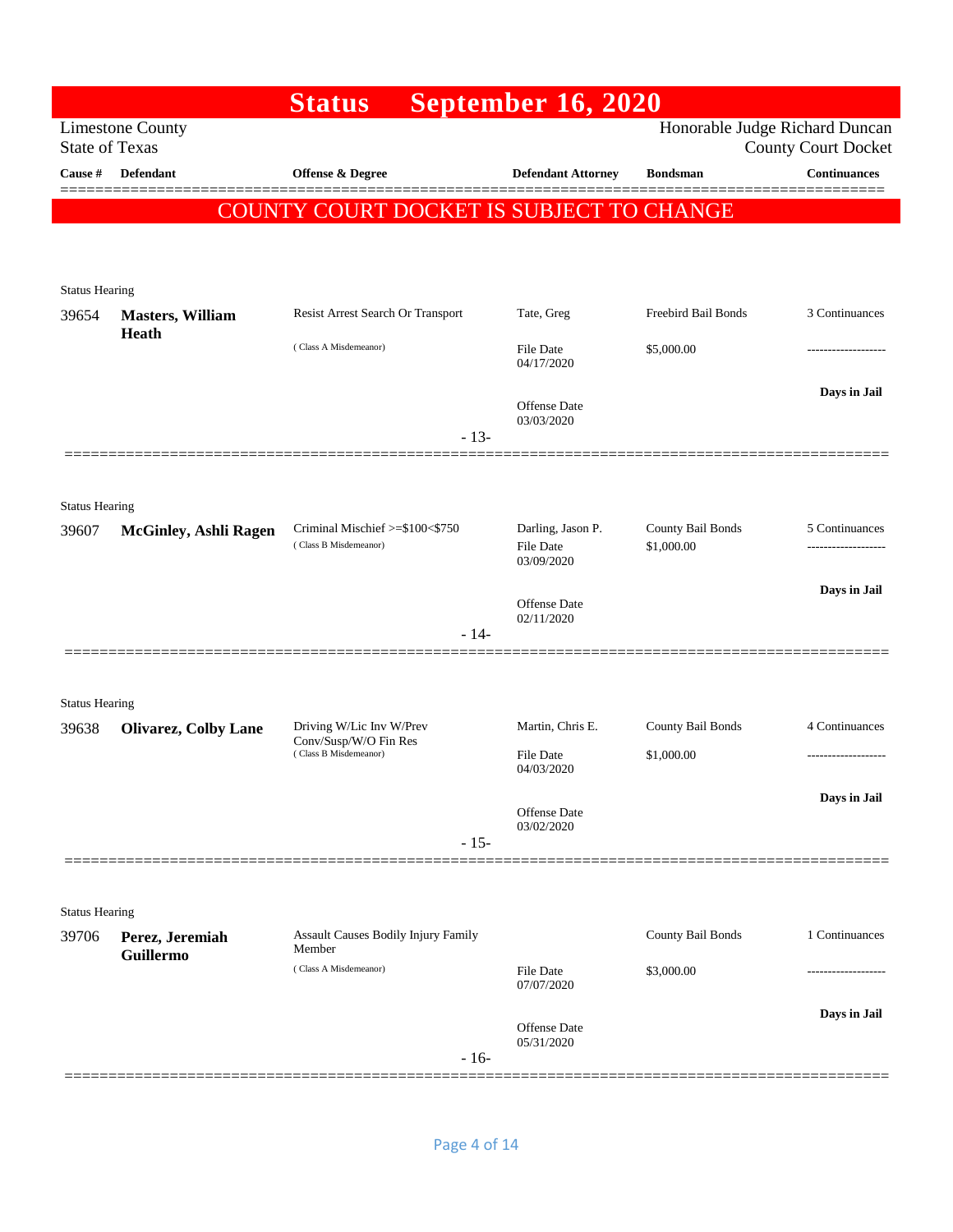|                                |                              | <b>Status</b>                                      | <b>September 16, 2020</b>                             |                                   |                            |
|--------------------------------|------------------------------|----------------------------------------------------|-------------------------------------------------------|-----------------------------------|----------------------------|
| <b>State of Texas</b>          | <b>Limestone County</b>      |                                                    |                                                       | Honorable Judge Richard Duncan    | <b>County Court Docket</b> |
| Cause #                        | Defendant                    | Offense & Degree                                   | <b>Defendant Attorney</b>                             | <b>Bondsman</b>                   | <b>Continuances</b>        |
|                                |                              | COUNTY COURT DOCKET IS SUBJECT TO CHANGE           |                                                       |                                   |                            |
|                                |                              |                                                    |                                                       |                                   |                            |
|                                |                              |                                                    |                                                       |                                   |                            |
| <b>Status Hearing</b>          |                              |                                                    |                                                       |                                   |                            |
| 39648                          | <b>Pullin, Zachary James</b> | Assault Cause Bodily Inj.<br>(Class A Misdemeanor) | Latray, Michelle J.<br><b>File Date</b><br>04/15/2020 | County Bail Bonds<br>\$2,000.00   | 3 Continuances             |
|                                |                              |                                                    | Offense Date<br>03/04/2020                            |                                   | Days in Jail               |
|                                |                              | $-17-$                                             |                                                       |                                   |                            |
|                                |                              |                                                    |                                                       |                                   |                            |
| <b>Status Hearing</b><br>39476 | <b>Ramirez, Ricky</b>        | Duty On Striking Unattended Vehicle                | Tate, Greg                                            | County Bail Bonds                 | 3 Continuances             |
|                                |                              | (Class B Misdemeanor)                              | <b>File Date</b><br>10/01/2019                        | \$2,000.00                        |                            |
|                                |                              |                                                    | Offense Date                                          |                                   | Days in Jail               |
|                                |                              | $-18-$                                             | 11/08/2018                                            |                                   |                            |
|                                |                              |                                                    |                                                       |                                   |                            |
| <b>Status Hearing</b>          |                              |                                                    |                                                       |                                   |                            |
| 39714                          | <b>Rincker, David Joseph</b> | Poss Cs Pg $3 < 28g$<br>(Class A Misdemeanor)      | <b>File Date</b>                                      | Freebird Bail Bonds<br>\$3,000.00 | 1 Continuances             |
|                                |                              |                                                    | 07/21/2020                                            |                                   |                            |
|                                |                              |                                                    | Offense Date                                          |                                   | Days in Jail               |
|                                |                              | $-19-$                                             | 05/07/2020                                            |                                   |                            |
|                                |                              |                                                    |                                                       |                                   |                            |
| <b>Status Hearing</b>          |                              |                                                    |                                                       |                                   |                            |
| 39703                          | Rockey, Melvin               | Assault Causes Bodily Injury Family<br>Member      | Moore, David E.                                       | Personal Bond                     | 1 Continuances             |
|                                |                              | (Class A Misdemeanor)                              | File Date<br>07/07/2020                               | \$5,000.00                        |                            |
|                                |                              |                                                    | Offense Date                                          |                                   | Days in Jail               |
|                                |                              | $-20-$                                             | 10/29/2019                                            |                                   |                            |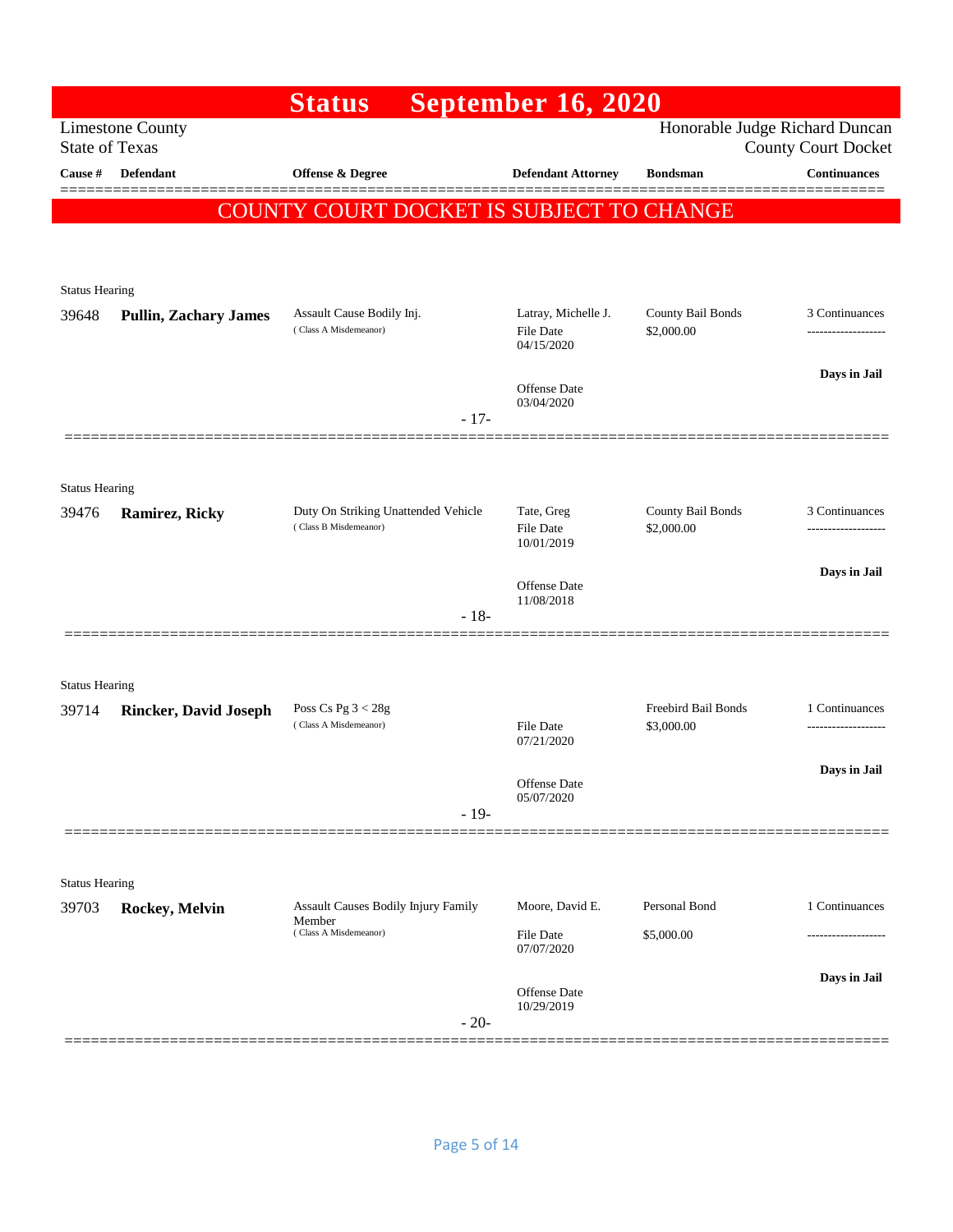|                       |                                                  | <b>Status</b>                                 | <b>September 16, 2020</b>         |                          |                                                              |
|-----------------------|--------------------------------------------------|-----------------------------------------------|-----------------------------------|--------------------------|--------------------------------------------------------------|
|                       | <b>Limestone County</b><br><b>State of Texas</b> |                                               |                                   |                          | Honorable Judge Richard Duncan<br><b>County Court Docket</b> |
| Cause #               | <b>Defendant</b>                                 | Offense & Degree                              | <b>Defendant Attorney</b>         | <b>Bondsman</b>          | <b>Continuances</b>                                          |
|                       |                                                  | COUNTY COURT DOCKET IS SUBJECT TO CHANGE      |                                   |                          |                                                              |
|                       |                                                  |                                               |                                   |                          |                                                              |
|                       |                                                  |                                               |                                   |                          |                                                              |
| <b>Status Hearing</b> |                                                  |                                               |                                   |                          |                                                              |
| 39704                 | Rockey, Melvin                                   | Assault Causes Bodily Injury Family<br>Member | Moore, David E.                   | Personal Bond            | 1 Continuances                                               |
|                       |                                                  | (Class A Misdemeanor)                         | <b>File Date</b><br>07/07/2020    | \$5,000.00               |                                                              |
|                       |                                                  |                                               |                                   |                          | Days in Jail                                                 |
|                       |                                                  |                                               | Offense Date<br>10/29/2019        |                          |                                                              |
|                       |                                                  | $-21-$                                        |                                   |                          |                                                              |
|                       |                                                  |                                               |                                   |                          |                                                              |
| <b>Status Hearing</b> |                                                  |                                               |                                   |                          |                                                              |
| 39621                 | Salazar-Juarez, Jorge<br>Luis                    | Assault Causes Bodily Injury Family<br>Member | Diaz, Carlos C                    | <b>County Bail Bonds</b> | 4 Continuances                                               |
|                       |                                                  | (Class A Misdemeanor)                         | <b>File Date</b><br>03/19/2020    | \$3,000.00               |                                                              |
|                       |                                                  |                                               |                                   |                          | Days in Jail                                                 |
|                       |                                                  |                                               | <b>Offense</b> Date<br>12/27/2019 |                          |                                                              |
|                       |                                                  | $-22-$                                        |                                   |                          |                                                              |
|                       |                                                  |                                               |                                   |                          |                                                              |
| <b>Status Hearing</b> |                                                  |                                               |                                   |                          |                                                              |
| 39696                 | Sanchez-Vasquez,                                 | Interfer W/Emergency Req For<br>Assistance    | Moore, David E.                   | County Bail Bonds        | 2 Continuances                                               |
|                       | Romario                                          | (Class A Misdemeanor)                         | File Date                         | \$3,000.00               | -------------------                                          |
|                       |                                                  |                                               | 06/25/2020                        |                          |                                                              |
|                       |                                                  |                                               | Offense Date<br>03/13/2020        |                          | Days in Jail                                                 |
|                       |                                                  | $-23-$                                        |                                   |                          |                                                              |
|                       |                                                  |                                               |                                   |                          |                                                              |
| <b>Status Hearing</b> |                                                  | <b>Assault Causes Bodily Injury Family</b>    | Moore, David E.                   | County Bail Bonds        | 2 Continuances                                               |
| 39697                 | Sanchez-Vasquez,<br>Romario                      | Member                                        |                                   |                          |                                                              |
|                       |                                                  | (Class A Misdemeanor)                         | File Date<br>06/25/2020           | \$3,000.00               |                                                              |
|                       |                                                  |                                               |                                   |                          | Days in Jail                                                 |
|                       |                                                  |                                               | Offense Date<br>03/13/2020        |                          |                                                              |
|                       |                                                  | $-24-$                                        |                                   |                          |                                                              |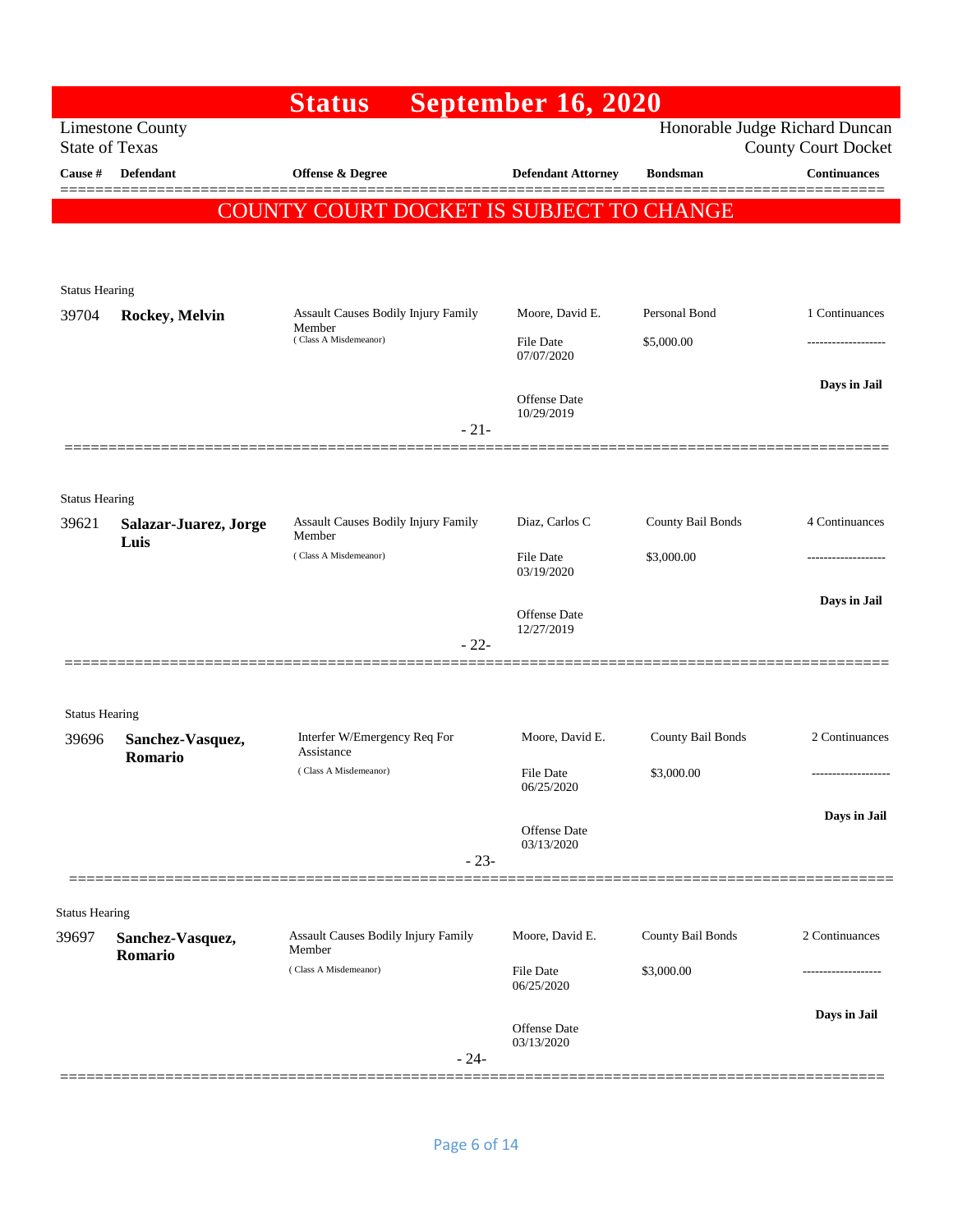|                       |                                    | <b>Status</b>                                     | <b>September 16, 2020</b>         |                   |                                                              |
|-----------------------|------------------------------------|---------------------------------------------------|-----------------------------------|-------------------|--------------------------------------------------------------|
| <b>State of Texas</b> | <b>Limestone County</b>            |                                                   |                                   |                   | Honorable Judge Richard Duncan<br><b>County Court Docket</b> |
| Cause #               | <b>Defendant</b>                   | <b>Offense &amp; Degree</b>                       | <b>Defendant Attorney</b>         | <b>Bondsman</b>   | <b>Continuances</b>                                          |
|                       |                                    | COUNTY COURT DOCKET IS SUBJECT TO CHANGE          |                                   |                   |                                                              |
|                       |                                    |                                                   |                                   |                   |                                                              |
|                       |                                    |                                                   |                                   |                   |                                                              |
| <b>Status Hearing</b> |                                    |                                                   |                                   |                   |                                                              |
| 39685                 | Stockwill, Caleb<br><b>Matthew</b> | Boating While Intoxicated                         | Murphy, Marshall<br>Douglas       | County Bail Bonds | 2 Continuances                                               |
|                       |                                    | (Class B Misdemeanor)                             | <b>File Date</b><br>06/10/2020    | \$2,000.00        |                                                              |
|                       |                                    |                                                   |                                   |                   | Days in Jail                                                 |
|                       |                                    |                                                   | Offense Date<br>05/23/2020        |                   |                                                              |
|                       |                                    | $-25-$                                            |                                   |                   |                                                              |
|                       |                                    |                                                   |                                   |                   |                                                              |
| Plea Hearing          |                                    |                                                   |                                   |                   |                                                              |
| 39539                 | <b>Teer, Jason Scott</b>           | Driving W/Lic Inv W/Prev<br>Conv/Susp/W/O Fin Res | Robinson, George M.               | County Bail Bonds | 8 Continuances                                               |
|                       |                                    | (Class B Misdemeanor)                             | <b>File Date</b><br>12/18/2019    | \$2,500.00        |                                                              |
|                       |                                    |                                                   |                                   |                   | Days in Jail                                                 |
|                       |                                    |                                                   | <b>Offense Date</b><br>11/05/2019 |                   |                                                              |
|                       |                                    | $-26-$                                            |                                   |                   |                                                              |
|                       |                                    |                                                   |                                   |                   |                                                              |
| <b>Status Hearing</b> |                                    |                                                   |                                   |                   |                                                              |
| 39675                 | <b>Torango, Christopher</b>        | Boating While Intoxicated                         | Hammit, Wes                       | County Bail Bonds | 3 Continuances                                               |
|                       | <b>Nathan</b>                      | (Class B Misdemeanor)                             | File Date                         | \$2,500.00        | -------------------                                          |
|                       |                                    |                                                   | 05/19/2020                        |                   |                                                              |
|                       |                                    |                                                   | Offense Date                      |                   | Days in Jail                                                 |
|                       |                                    | $-27-$                                            | 04/17/2020                        |                   |                                                              |
|                       |                                    |                                                   |                                   |                   |                                                              |
| Plea Hearing          |                                    |                                                   |                                   |                   |                                                              |
| 39657                 | <b>Turner, Andre Wayne</b>         | Driving While Intoxicated/Open Cont               | Darling, Jason P.                 | County Bail Bonds | 3 Continuances                                               |
|                       |                                    | 2nd<br>(Class A Misdemeanor)                      | File Date                         | \$2,000.00        |                                                              |
|                       |                                    |                                                   | 04/28/2020                        |                   |                                                              |
|                       |                                    |                                                   | Offense Date<br>04/04/2020        |                   | Days in Jail                                                 |
|                       |                                    | $-28-$                                            |                                   |                   |                                                              |
|                       |                                    |                                                   |                                   |                   |                                                              |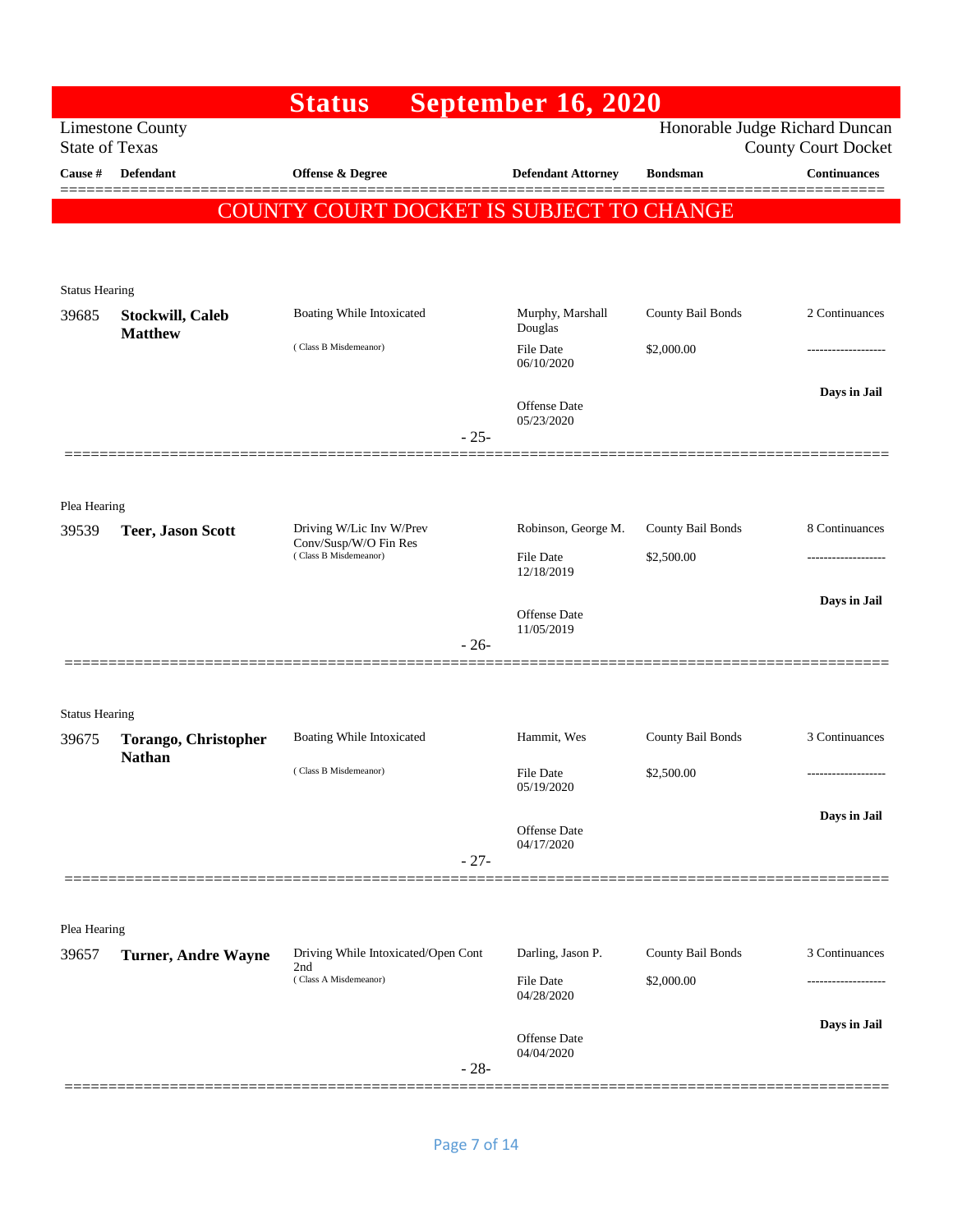|                       |                                   | <b>Status</b>                                | <b>September 16, 2020</b>      |                   |                                |
|-----------------------|-----------------------------------|----------------------------------------------|--------------------------------|-------------------|--------------------------------|
|                       | Limestone County                  |                                              |                                |                   | Honorable Judge Richard Duncan |
| <b>State of Texas</b> |                                   |                                              |                                |                   | <b>County Court Docket</b>     |
| Cause #               | <b>Defendant</b>                  | <b>Offense &amp; Degree</b>                  | <b>Defendant Attorney</b>      | <b>Bondsman</b>   | <b>Continuances</b>            |
|                       | <b>COUNT</b>                      | Y COURT DOCKET IS SUBJECT TO CHANGE          |                                |                   |                                |
|                       |                                   |                                              |                                |                   |                                |
|                       |                                   |                                              |                                |                   |                                |
| <b>Status Hearing</b> |                                   |                                              |                                |                   |                                |
| 39633                 | <b>Vinson</b> , David<br>Reynaldo | Assault Cause Bodily Inj.                    | Tate, Greg                     | Personal Bond     | 4 Continuances                 |
|                       |                                   | (Class A Misdemeanor)                        | File Date<br>03/31/2020        | \$1,000.00        |                                |
|                       |                                   |                                              | Offense Date                   |                   | Days in Jail                   |
|                       |                                   |                                              | 02/14/2020                     |                   |                                |
|                       |                                   | $-29-$                                       |                                |                   |                                |
|                       |                                   |                                              |                                |                   |                                |
| <b>Status Hearing</b> |                                   |                                              |                                |                   |                                |
| 39634                 | <b>Vinson</b> , David<br>Reynaldo | Terroristic Threat Against Public<br>Servant | Tate, Greg                     | David Vinson      | 4 Continuances                 |
|                       |                                   | (Class A Misdemeanor)                        | <b>File Date</b><br>03/31/2020 | \$1,000.00        |                                |
|                       |                                   |                                              | <b>Offense</b> Date            |                   | Days in Jail                   |
|                       |                                   |                                              | 02/14/2020                     |                   |                                |
|                       |                                   | $-30-$                                       |                                |                   |                                |
|                       |                                   |                                              |                                |                   |                                |
| <b>Status Hearing</b> |                                   |                                              |                                |                   |                                |
| 39698                 | <b>Walsh, Micheal Dale</b>        | Assault Causes Bodily Injury Family          | Moore, David E.                | County Bail Bonds | 2 Continuances                 |
|                       |                                   | Member<br>(Class A Misdemeanor)              | <b>File Date</b><br>06/25/2020 | \$3,000.00        |                                |
|                       |                                   |                                              |                                |                   | Days in Jail                   |
|                       |                                   |                                              | Offense Date<br>03/27/2020     |                   |                                |
|                       |                                   | $-31-$                                       |                                |                   |                                |
|                       |                                   |                                              |                                |                   |                                |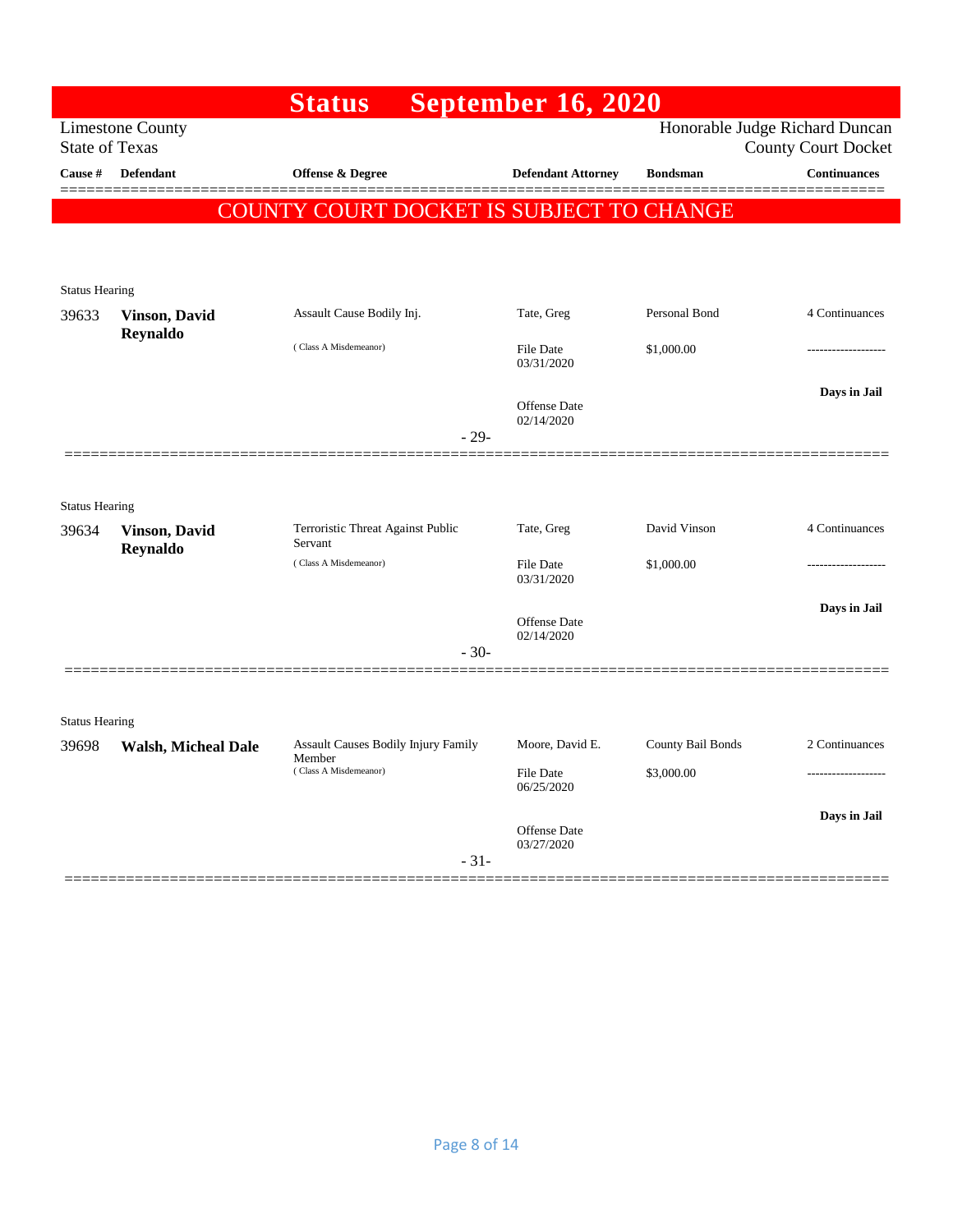|                                                  | <b>Status</b>                                          |                                        | <b>September 16, 2020</b>  |                            |                                                              |
|--------------------------------------------------|--------------------------------------------------------|----------------------------------------|----------------------------|----------------------------|--------------------------------------------------------------|
| <b>Limestone County</b><br><b>State of Texas</b> |                                                        |                                        |                            |                            | Honorable Judge Richard Duncan<br><b>County Court Docket</b> |
| Defendant<br>Cause #                             | Offense & Degree                                       |                                        | <b>Defendant Attorney</b>  | <b>Bondsman</b>            | <b>Continuances</b>                                          |
|                                                  | COUNTY COURT DOCKET IS SUBJECT TO CHANGE               |                                        |                            |                            |                                                              |
|                                                  |                                                        |                                        |                            |                            |                                                              |
|                                                  |                                                        |                                        |                            |                            |                                                              |
|                                                  |                                                        | 10:00 a.m.                             |                            |                            |                                                              |
| <b>Status Hearing</b>                            |                                                        |                                        |                            |                            |                                                              |
| 39686<br><b>Barrett, Randall Tyler</b>           |                                                        | Terroristic Threat Of Family/Household | Reed, Benjie               | Reed, Benjie               | 2 Continuances                                               |
|                                                  | (Class A Misdemeanor)                                  |                                        | File Date<br>06/10/2020    | \$3,000.00                 | .                                                            |
|                                                  |                                                        |                                        |                            |                            | Days in Jail                                                 |
|                                                  |                                                        |                                        | Offense Date<br>04/24/2020 |                            |                                                              |
|                                                  |                                                        | $-32-$                                 |                            |                            |                                                              |
| <b>Status Hearing</b><br>39124                   | Theft Prop >=\$100<\$750                               |                                        | Reed, Benjie               | <b>Budget Bail Bonds</b>   | 9 Continuances                                               |
| Busby, Robert O.                                 | (Class B Misdemeanor)                                  |                                        | File Date<br>10/23/2018    | \$1,000.00                 | .                                                            |
|                                                  |                                                        |                                        |                            |                            | Days in Jail                                                 |
|                                                  |                                                        |                                        | Offense Date<br>11/14/2017 |                            |                                                              |
|                                                  |                                                        | $-33-$                                 |                            |                            |                                                              |
|                                                  |                                                        |                                        |                            |                            |                                                              |
| <b>Review Hearing</b>                            |                                                        |                                        |                            |                            |                                                              |
| 39668<br><b>Carroll, Ennis Warren</b>            | Driving While Intoxicated 2nd<br>(Class A Misdemeanor) |                                        | Reed, Benjie<br>File Date  | Reed, Benjie<br>\$7,500.00 | 3 Continuances                                               |
|                                                  |                                                        |                                        | 05/08/2020                 |                            |                                                              |
|                                                  |                                                        |                                        | Offense Date               |                            | Days in Jail                                                 |
|                                                  |                                                        | $-34-$                                 | 02/25/2020                 |                            |                                                              |
|                                                  |                                                        |                                        |                            |                            |                                                              |
| <b>Status Hearing</b>                            |                                                        |                                        |                            |                            |                                                              |
| 39683<br><b>Cisneros, Jose Alfredo</b>           | Assault Causes Bodily Injury Family<br>Member          |                                        | Reed, Justin               | Reed, Justin               | 2 Continuances                                               |
|                                                  | (Class A Misdemeanor)                                  |                                        | File Date<br>06/02/2020    | \$3,000.00                 |                                                              |
|                                                  |                                                        |                                        |                            |                            | Days in Jail                                                 |
|                                                  |                                                        |                                        | Offense Date<br>05/06/2020 |                            |                                                              |
|                                                  |                                                        | $-35-$                                 |                            |                            |                                                              |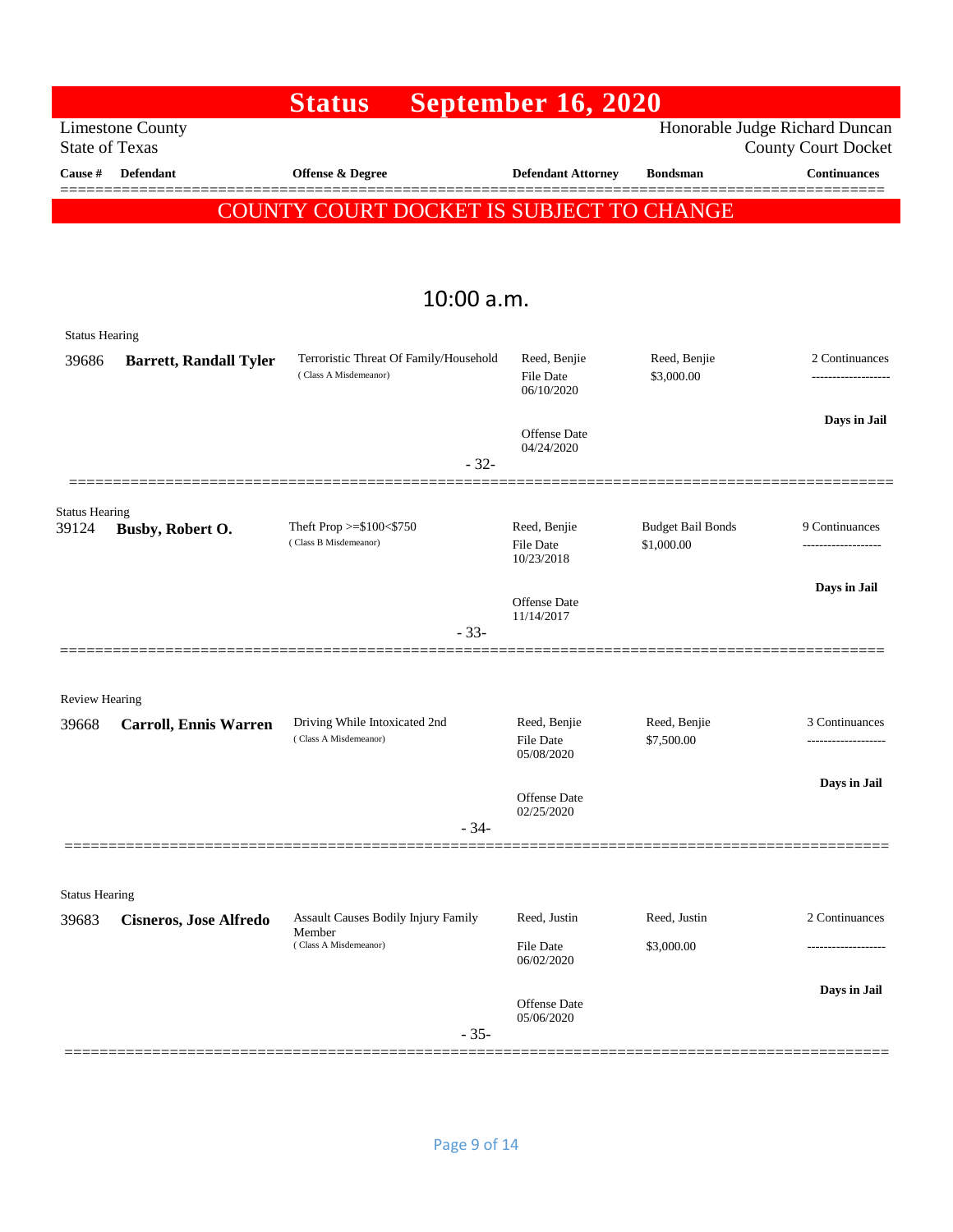|                                |                                      | <b>Status</b>                                                                 | <b>September 16, 2020</b>      |                 |                                                              |
|--------------------------------|--------------------------------------|-------------------------------------------------------------------------------|--------------------------------|-----------------|--------------------------------------------------------------|
| <b>State of Texas</b>          | <b>Limestone County</b>              |                                                                               |                                |                 | Honorable Judge Richard Duncan<br><b>County Court Docket</b> |
| Cause #                        | <b>Defendant</b>                     | Offense & Degree                                                              | <b>Defendant Attorney</b>      | <b>Bondsman</b> | <b>Continuances</b>                                          |
|                                |                                      | <b>COUNTY COURT DOCKET IS SUBJECT TO CHANGE</b>                               |                                |                 |                                                              |
|                                |                                      |                                                                               |                                |                 |                                                              |
| <b>Status Hearing</b>          |                                      |                                                                               |                                |                 |                                                              |
| 39684                          | <b>Cisneros, Jose Alfredo</b>        | Assault Causes Bodily Injury Family<br>Member                                 | Reed, Justin                   | Reed, Justin    | 2 Continuances                                               |
|                                |                                      | (Class A Misdemeanor)                                                         | File Date<br>06/02/2020        | \$3,000.00      |                                                              |
|                                |                                      | $-36-$                                                                        | Offense Date<br>05/06/2020     |                 | Days in Jail                                                 |
|                                |                                      |                                                                               |                                |                 |                                                              |
| <b>Status Hearing</b>          |                                      |                                                                               |                                |                 |                                                              |
| 39645                          | <b>Ferguson, Dustin Clay</b>         | <b>Assault Causes Bodily Injury Family</b><br>Member<br>(Class A Misdemeanor) | Reed, Justin                   | Reed, Justin    | 4 Continuances                                               |
|                                |                                      |                                                                               | File Date<br>04/09/2020        | \$3,000.00      | ---------------                                              |
|                                |                                      |                                                                               | Offense Date                   |                 | Days in Jail                                                 |
|                                |                                      | $-37-$                                                                        | 01/29/2020                     |                 |                                                              |
|                                |                                      |                                                                               |                                |                 |                                                              |
| <b>Status Hearing</b>          |                                      |                                                                               |                                |                 |                                                              |
| 39586                          | Henry, Anastasia<br><b>Kambrelle</b> | Resist Arrest Search Or Transport                                             | Reed, Benjie                   | Reed, Benjie    | 6 Continuances                                               |
|                                |                                      | (Class A Misdemeanor)                                                         | <b>File Date</b><br>02/04/2020 | \$3,000.00      | ---------------                                              |
|                                |                                      | $-38-$                                                                        | Offense Date<br>12/24/2019     |                 | Days in Jail                                                 |
|                                |                                      |                                                                               |                                |                 |                                                              |
| <b>Status Hearing</b><br>39544 | <b>Henson Byrd, Brittney</b>         | False Report To Police Off/Sp Inv/Law<br>Enf Empl                             | Reed, Benjie                   | Personal Bond   | 7 Continuances                                               |
|                                | Laray                                | (Class B Misdemeanor)                                                         | <b>File Date</b><br>12/26/2019 | \$2,000.00      |                                                              |
|                                |                                      | $-39-$                                                                        | Offense Date<br>08/15/2019     |                 | Days in Jail                                                 |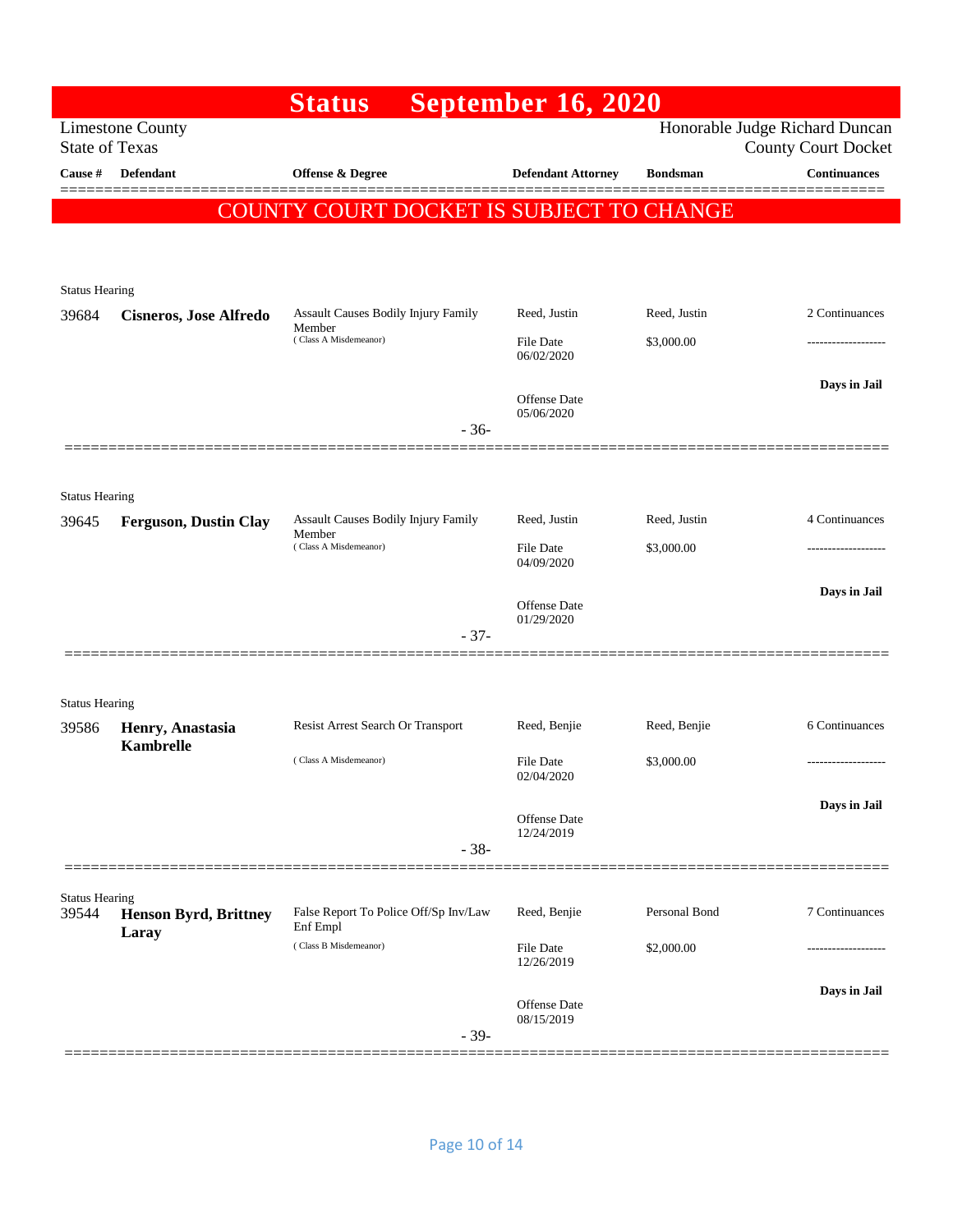|                       |                         | <b>Status</b>                                      | <b>September 16, 2020</b>         |                                   |                                                              |
|-----------------------|-------------------------|----------------------------------------------------|-----------------------------------|-----------------------------------|--------------------------------------------------------------|
| <b>State of Texas</b> | <b>Limestone County</b> |                                                    |                                   |                                   | Honorable Judge Richard Duncan<br><b>County Court Docket</b> |
| Cause #               | <b>Defendant</b>        | Offense & Degree                                   | <b>Defendant Attorney</b>         | <b>Bondsman</b>                   | <b>Continuances</b>                                          |
|                       |                         | COUNTY COURT DOCKET IS SUBJECT TO CHANGE           |                                   |                                   |                                                              |
|                       |                         |                                                    |                                   |                                   |                                                              |
|                       |                         |                                                    |                                   |                                   |                                                              |
| <b>Status Hearing</b> |                         | Theft Prop <\$100 W/Prev Convic                    | Reed, Justin                      | Reed, Justin                      | 5 Continuances                                               |
| 39591                 | Jimenez, Melissa Ann    | (Class B Misdemeanor)                              | <b>File Date</b>                  | \$1,000.00                        |                                                              |
|                       |                         |                                                    | 02/24/2020                        |                                   | Days in Jail                                                 |
|                       |                         |                                                    | Offense Date<br>12/19/2019        |                                   |                                                              |
|                       |                         | $-40-$                                             |                                   |                                   |                                                              |
|                       |                         |                                                    |                                   |                                   |                                                              |
|                       | Show Cause Hearing      |                                                    |                                   |                                   |                                                              |
| 39110                 | Jiminez, Melissa Ann    | Poss Cs Pg $3 < 28g$<br>(Class A Misdemeanor)      | Reed, Justin<br><b>File Date</b>  | County Bail Bonds<br>\$2,000.00   | 5 Continuances                                               |
|                       |                         |                                                    | 10/10/2018                        |                                   |                                                              |
|                       |                         |                                                    | Offense Date                      |                                   | Days in Jail                                                 |
|                       |                         | $-41-$                                             | 09/19/2018                        |                                   |                                                              |
|                       |                         |                                                    |                                   |                                   |                                                              |
|                       | Show Cause Hearing      |                                                    |                                   |                                   |                                                              |
| 39111                 | Jiminez, Melissa Ann    | Poss Dangerous Drug                                | Reed, Justin                      | County Bail Bonds                 | 5 Continuances                                               |
|                       |                         | (Class A Misdemeanor)                              | <b>File Date</b><br>10/10/2018    | \$2,000.00                        |                                                              |
|                       |                         |                                                    |                                   |                                   | Days in Jail                                                 |
|                       |                         |                                                    | Offense Date<br>09/19/2018        |                                   |                                                              |
|                       |                         | $-42-$                                             |                                   |                                   |                                                              |
|                       |                         |                                                    |                                   |                                   |                                                              |
| <b>Status Hearing</b> |                         |                                                    |                                   |                                   |                                                              |
| 39639                 | Lide, Thornton Kelly    | Driving While Intoxicated<br>(Class B Misdemeanor) | Reed, Justin<br>File Date         | Freebird Bail Bonds<br>\$2,000.00 | 4 Continuances<br>-------------------                        |
|                       |                         |                                                    | 04/03/2020                        |                                   |                                                              |
|                       |                         |                                                    | <b>Offense Date</b><br>02/29/2020 |                                   | Days in Jail                                                 |
|                       |                         | $-43-$                                             |                                   |                                   |                                                              |
|                       |                         |                                                    |                                   |                                   |                                                              |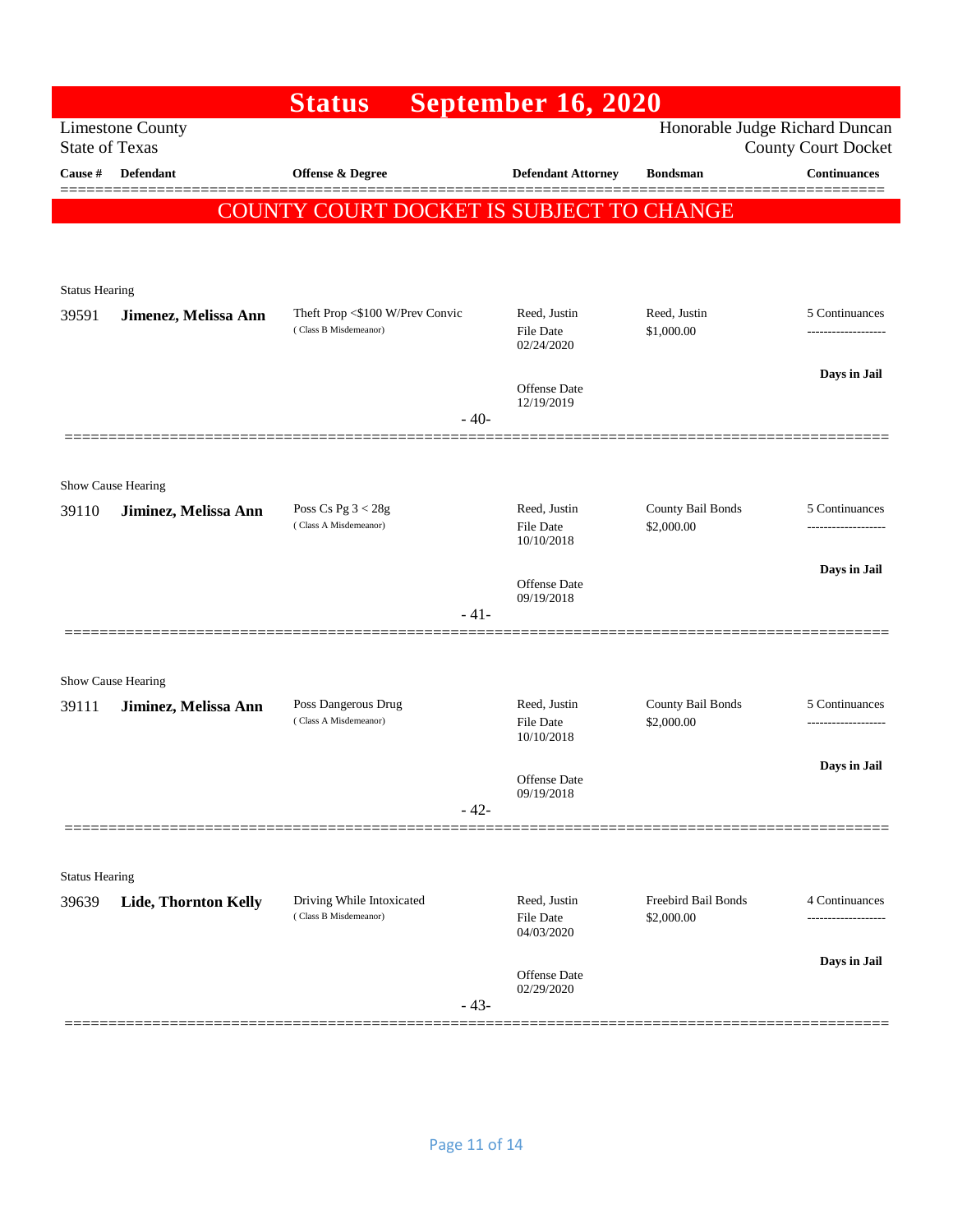|                                |                                                                    | <b>Status</b>                                  |        | <b>September 16, 2020</b>      |                   |                                                              |
|--------------------------------|--------------------------------------------------------------------|------------------------------------------------|--------|--------------------------------|-------------------|--------------------------------------------------------------|
| <b>State of Texas</b>          | <b>Limestone County</b>                                            |                                                |        |                                |                   | Honorable Judge Richard Duncan<br><b>County Court Docket</b> |
| Cause #                        | Defendant                                                          | Offense & Degree                               |        | <b>Defendant Attorney</b>      | <b>Bondsman</b>   | <b>Continuances</b>                                          |
|                                |                                                                    | COUNTY COURT DOCKET IS SUBJECT TO CHANGE       |        |                                |                   |                                                              |
|                                |                                                                    |                                                |        |                                |                   |                                                              |
|                                |                                                                    |                                                |        |                                |                   |                                                              |
| Plea Hearing<br>39487          | <b>Martin, Angela Linette</b>                                      | Driving W/Lic Inv W/Prev                       |        | Reed, Benjie                   | Reed, Benjie      | 10 Continuances                                              |
|                                |                                                                    | Conv/Susp/W/O Fin Res<br>(Class B Misdemeanor) |        | File Date                      | \$2,000.00        |                                                              |
|                                |                                                                    |                                                |        | 10/04/2019                     |                   | Days in Jail                                                 |
|                                |                                                                    |                                                |        | Offense Date<br>08/21/2019     |                   |                                                              |
|                                |                                                                    |                                                | - 44-  |                                |                   |                                                              |
|                                |                                                                    |                                                |        |                                |                   |                                                              |
| <b>Status Hearing</b>          |                                                                    |                                                |        |                                |                   |                                                              |
| 39680                          | <b>Martin, Thomas Cahill</b><br>Container<br>(Class B Misdemeanor) | Driving While Intoxicated/Open Alch            |        | Reed, Stephen M.               | County Bail Bonds | 3 Continuances                                               |
|                                |                                                                    |                                                |        | <b>File Date</b><br>05/27/2020 | \$2,000.00        |                                                              |
|                                |                                                                    |                                                |        | Offense Date                   |                   | Days in Jail                                                 |
|                                |                                                                    |                                                | $-45-$ | 12/15/2019                     |                   |                                                              |
|                                |                                                                    |                                                |        |                                |                   |                                                              |
| <b>Status Hearing</b>          |                                                                    |                                                |        |                                |                   |                                                              |
| 39497                          | Martinez-Jiminez,                                                  | Driving While Intoxicated 2nd                  |        | Reed, Justin                   | County Bail Bonds | 9 Continuances                                               |
|                                | <b>Jose Candelario</b>                                             | (Class A Misdemeanor)                          |        | File Date                      | \$3,000.00        | -------------------                                          |
|                                |                                                                    |                                                |        | 10/31/2019                     |                   |                                                              |
|                                |                                                                    |                                                |        | Offense Date                   |                   | Days in Jail                                                 |
|                                |                                                                    |                                                | $-46-$ | 10/05/2019                     |                   |                                                              |
|                                |                                                                    |                                                |        |                                |                   |                                                              |
| <b>Status Hearing</b><br>39582 | Perez Soto, Edgar                                                  | Assault Cause Bodily Inj.                      |        | Reed, Justin                   | County Bail Bonds | 6 Continuances                                               |
|                                | Francisco                                                          | (Class A Misdemeanor)                          |        | <b>File Date</b>               | \$3,000.00        |                                                              |
|                                |                                                                    |                                                |        | 01/28/2020                     |                   | Days in Jail                                                 |
|                                |                                                                    |                                                |        | Offense Date<br>11/29/2019     |                   |                                                              |
|                                |                                                                    |                                                | $-47-$ |                                |                   |                                                              |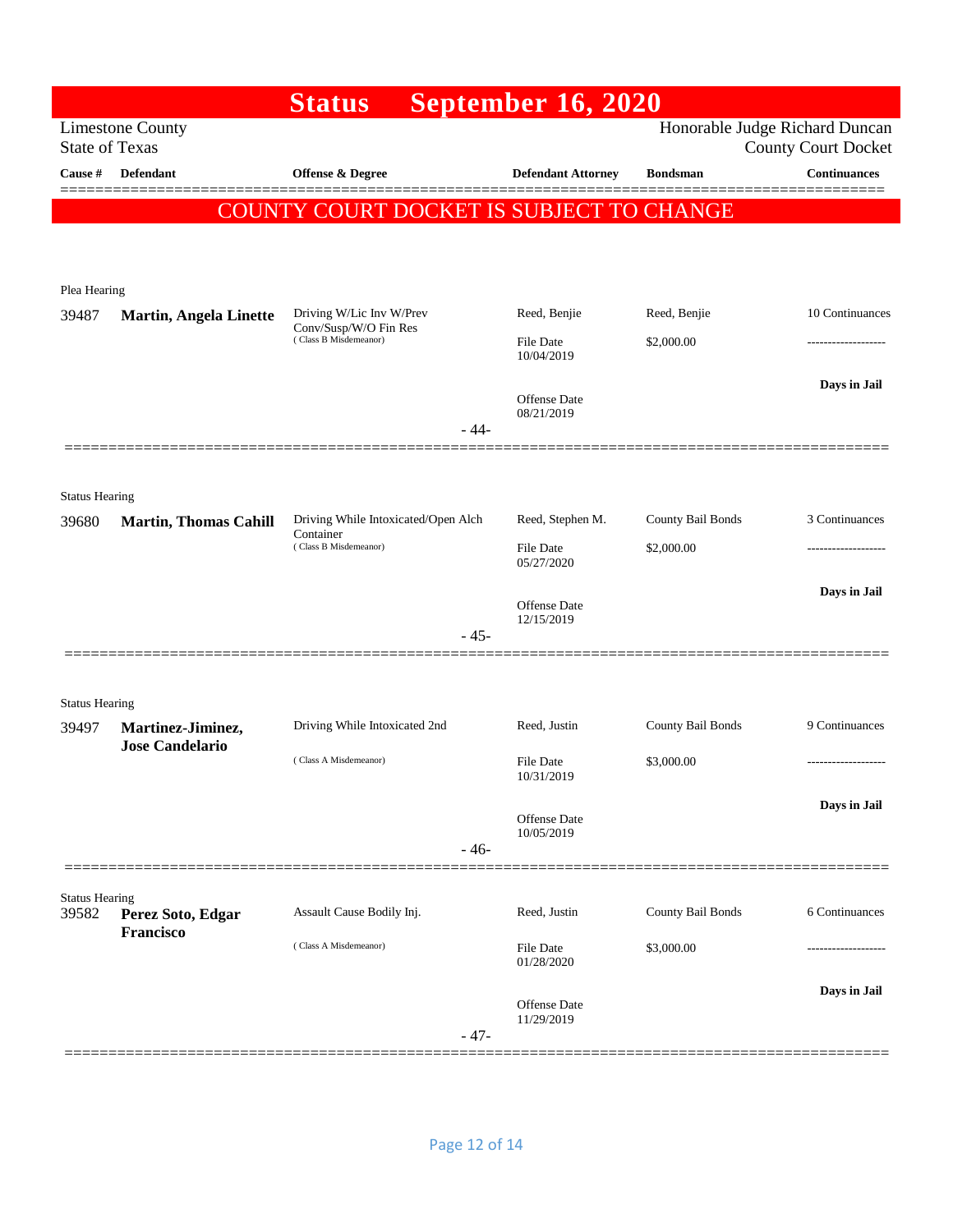| Honorable Judge Richard Duncan<br><b>Limestone County</b><br><b>State of Texas</b><br><b>County Court Docket</b><br>Cause #<br><b>Defendant</b><br>Offense & Degree<br><b>Defendant Attorney</b><br><b>Bondsman</b><br>COUNTY COURT DOCKET IS SUBJECT TO CHANGE<br><b>Status Hearing</b><br>Criminal Mischief >=\$100<\$750<br>County Bail Bonds<br>Reed, Justin<br>39583<br>Perez Soto, Edgar<br>Francisco<br>(Class B Misdemeanor)<br><b>File Date</b><br>\$1,000.00<br>01/28/2020<br>Offense Date<br>11/29/2019<br>$-48-$<br><b>Status Hearing</b><br>Assault Causes Bodily Injury Family<br>Reed, Justin<br>Reed, Justin<br>39653<br>Richardson, Sarah<br>Member<br><b>Nicole</b><br>(Class A Misdemeanor)<br>\$3,000.00<br><b>File Date</b><br>04/15/2020<br>Offense Date<br>03/23/2020<br>$-49-$<br><b>Status Hearing</b><br><b>Resist Arrest Search Or Transport</b><br>Reed, Justin<br>Reed, Justin<br>39070<br><b>Sims, Henry Lee</b><br>(Class A Misdemeanor)<br><b>File Date</b><br>\$3,000.00<br>08/23/2018<br>Offense Date<br>08/12/2018<br>$-50-$<br><b>Status Hearing</b><br>Criminal Mischief >=\$100<\$750<br>Reed, Justin<br>Reed, Justin<br><b>Sims, Henry Lee</b><br>39071<br>(Class B Misdemeanor)<br><b>File Date</b><br>\$1,000.00<br>.<br>08/23/2018<br>Days in Jail<br>Offense Date<br>08/12/2018 |  |  | <b>Status</b> | <b>September 16, 2020</b> |                                        |
|----------------------------------------------------------------------------------------------------------------------------------------------------------------------------------------------------------------------------------------------------------------------------------------------------------------------------------------------------------------------------------------------------------------------------------------------------------------------------------------------------------------------------------------------------------------------------------------------------------------------------------------------------------------------------------------------------------------------------------------------------------------------------------------------------------------------------------------------------------------------------------------------------------------------------------------------------------------------------------------------------------------------------------------------------------------------------------------------------------------------------------------------------------------------------------------------------------------------------------------------------------------------------------------------------------------------------|--|--|---------------|---------------------------|----------------------------------------|
|                                                                                                                                                                                                                                                                                                                                                                                                                                                                                                                                                                                                                                                                                                                                                                                                                                                                                                                                                                                                                                                                                                                                                                                                                                                                                                                            |  |  |               |                           |                                        |
|                                                                                                                                                                                                                                                                                                                                                                                                                                                                                                                                                                                                                                                                                                                                                                                                                                                                                                                                                                                                                                                                                                                                                                                                                                                                                                                            |  |  |               |                           | <b>Continuances</b>                    |
|                                                                                                                                                                                                                                                                                                                                                                                                                                                                                                                                                                                                                                                                                                                                                                                                                                                                                                                                                                                                                                                                                                                                                                                                                                                                                                                            |  |  |               |                           |                                        |
|                                                                                                                                                                                                                                                                                                                                                                                                                                                                                                                                                                                                                                                                                                                                                                                                                                                                                                                                                                                                                                                                                                                                                                                                                                                                                                                            |  |  |               |                           |                                        |
|                                                                                                                                                                                                                                                                                                                                                                                                                                                                                                                                                                                                                                                                                                                                                                                                                                                                                                                                                                                                                                                                                                                                                                                                                                                                                                                            |  |  |               |                           |                                        |
|                                                                                                                                                                                                                                                                                                                                                                                                                                                                                                                                                                                                                                                                                                                                                                                                                                                                                                                                                                                                                                                                                                                                                                                                                                                                                                                            |  |  |               |                           | 6 Continuances                         |
|                                                                                                                                                                                                                                                                                                                                                                                                                                                                                                                                                                                                                                                                                                                                                                                                                                                                                                                                                                                                                                                                                                                                                                                                                                                                                                                            |  |  |               |                           |                                        |
|                                                                                                                                                                                                                                                                                                                                                                                                                                                                                                                                                                                                                                                                                                                                                                                                                                                                                                                                                                                                                                                                                                                                                                                                                                                                                                                            |  |  |               |                           | Days in Jail                           |
|                                                                                                                                                                                                                                                                                                                                                                                                                                                                                                                                                                                                                                                                                                                                                                                                                                                                                                                                                                                                                                                                                                                                                                                                                                                                                                                            |  |  |               |                           |                                        |
|                                                                                                                                                                                                                                                                                                                                                                                                                                                                                                                                                                                                                                                                                                                                                                                                                                                                                                                                                                                                                                                                                                                                                                                                                                                                                                                            |  |  |               |                           |                                        |
|                                                                                                                                                                                                                                                                                                                                                                                                                                                                                                                                                                                                                                                                                                                                                                                                                                                                                                                                                                                                                                                                                                                                                                                                                                                                                                                            |  |  |               |                           |                                        |
|                                                                                                                                                                                                                                                                                                                                                                                                                                                                                                                                                                                                                                                                                                                                                                                                                                                                                                                                                                                                                                                                                                                                                                                                                                                                                                                            |  |  |               |                           | 3 Continuances                         |
|                                                                                                                                                                                                                                                                                                                                                                                                                                                                                                                                                                                                                                                                                                                                                                                                                                                                                                                                                                                                                                                                                                                                                                                                                                                                                                                            |  |  |               |                           | ---------------                        |
|                                                                                                                                                                                                                                                                                                                                                                                                                                                                                                                                                                                                                                                                                                                                                                                                                                                                                                                                                                                                                                                                                                                                                                                                                                                                                                                            |  |  |               |                           | Days in Jail                           |
|                                                                                                                                                                                                                                                                                                                                                                                                                                                                                                                                                                                                                                                                                                                                                                                                                                                                                                                                                                                                                                                                                                                                                                                                                                                                                                                            |  |  |               |                           |                                        |
|                                                                                                                                                                                                                                                                                                                                                                                                                                                                                                                                                                                                                                                                                                                                                                                                                                                                                                                                                                                                                                                                                                                                                                                                                                                                                                                            |  |  |               |                           |                                        |
|                                                                                                                                                                                                                                                                                                                                                                                                                                                                                                                                                                                                                                                                                                                                                                                                                                                                                                                                                                                                                                                                                                                                                                                                                                                                                                                            |  |  |               |                           |                                        |
|                                                                                                                                                                                                                                                                                                                                                                                                                                                                                                                                                                                                                                                                                                                                                                                                                                                                                                                                                                                                                                                                                                                                                                                                                                                                                                                            |  |  |               |                           |                                        |
|                                                                                                                                                                                                                                                                                                                                                                                                                                                                                                                                                                                                                                                                                                                                                                                                                                                                                                                                                                                                                                                                                                                                                                                                                                                                                                                            |  |  |               |                           | 19 Continuances<br>------------------- |
|                                                                                                                                                                                                                                                                                                                                                                                                                                                                                                                                                                                                                                                                                                                                                                                                                                                                                                                                                                                                                                                                                                                                                                                                                                                                                                                            |  |  |               |                           | Days in Jail                           |
|                                                                                                                                                                                                                                                                                                                                                                                                                                                                                                                                                                                                                                                                                                                                                                                                                                                                                                                                                                                                                                                                                                                                                                                                                                                                                                                            |  |  |               |                           |                                        |
|                                                                                                                                                                                                                                                                                                                                                                                                                                                                                                                                                                                                                                                                                                                                                                                                                                                                                                                                                                                                                                                                                                                                                                                                                                                                                                                            |  |  |               |                           |                                        |
|                                                                                                                                                                                                                                                                                                                                                                                                                                                                                                                                                                                                                                                                                                                                                                                                                                                                                                                                                                                                                                                                                                                                                                                                                                                                                                                            |  |  |               |                           |                                        |
|                                                                                                                                                                                                                                                                                                                                                                                                                                                                                                                                                                                                                                                                                                                                                                                                                                                                                                                                                                                                                                                                                                                                                                                                                                                                                                                            |  |  |               |                           |                                        |
|                                                                                                                                                                                                                                                                                                                                                                                                                                                                                                                                                                                                                                                                                                                                                                                                                                                                                                                                                                                                                                                                                                                                                                                                                                                                                                                            |  |  |               |                           | 19 Continuances                        |
|                                                                                                                                                                                                                                                                                                                                                                                                                                                                                                                                                                                                                                                                                                                                                                                                                                                                                                                                                                                                                                                                                                                                                                                                                                                                                                                            |  |  |               |                           |                                        |
|                                                                                                                                                                                                                                                                                                                                                                                                                                                                                                                                                                                                                                                                                                                                                                                                                                                                                                                                                                                                                                                                                                                                                                                                                                                                                                                            |  |  | $-51-$        |                           |                                        |